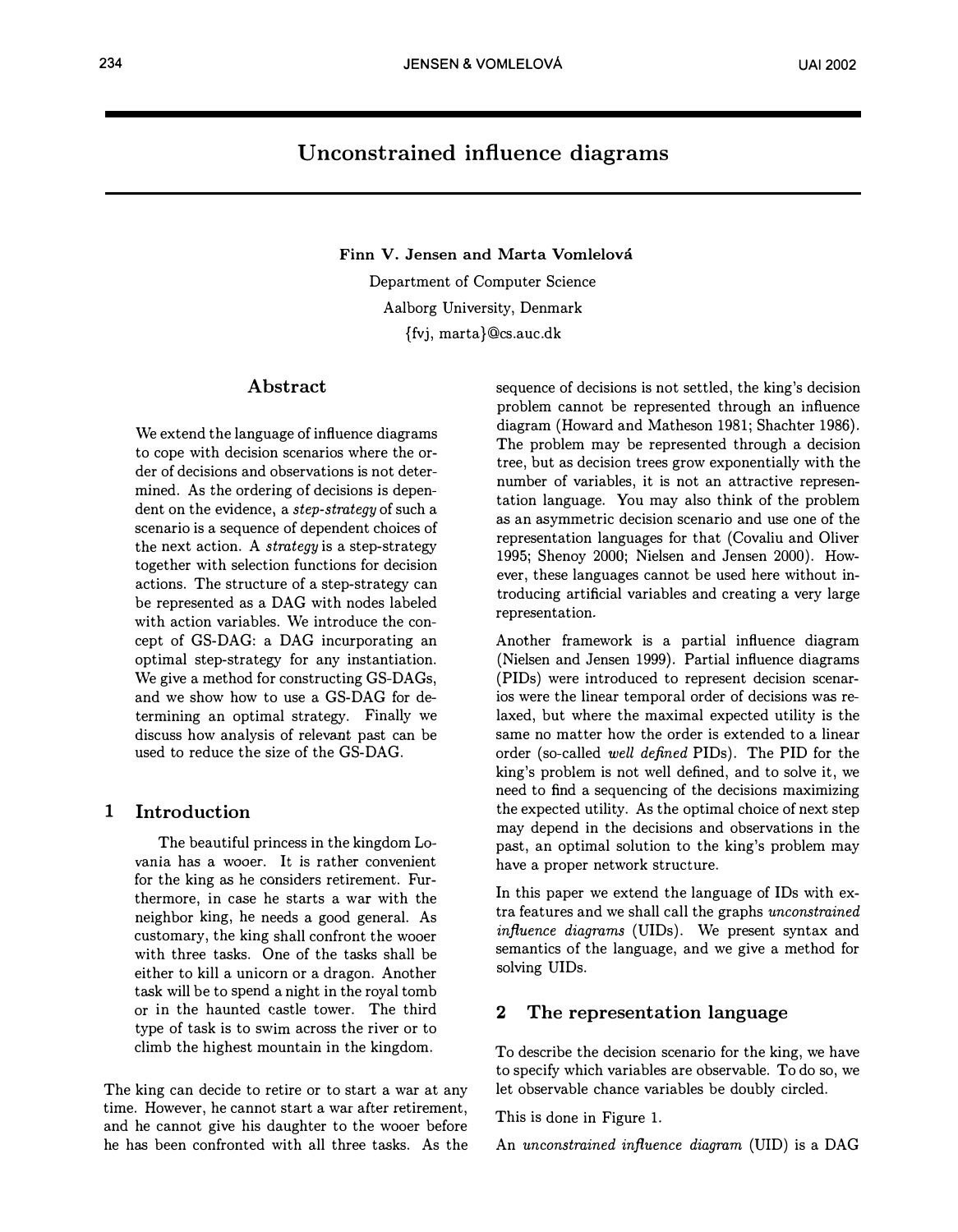

Figure 1: An unconstrained influence diagram for the king's decision scenario. Abbreviations used:  $T_i$  (task i),  $R_i$  (result of task i),  $Wnd$  (wooer's noble descent),  $QW$  (quality of wooer),  $QG$  (quality of general),  $MP$ (marry princess),  $Wd$  (wedding),  $Os$  (offspring),  $Rt$ (retire),  $Wth$  (wealth),  $Wr$  (war).

The quantitative specification required is similar to the specification for influence diagrams: conditional probabilities and utility functions. We add the convention that each decision variable D has a cost. If this cost only depends on D, it is not represented graphically, and the cost function is attached to D. We say that an UID is instantiated when the structure has been extended with the required quantitative specifications.

The semantics of an UID is similar to the semantics of IDs. A link into a decision variable represents informational precedence; a link into a chance variable represents causal influence; a link into a utility variable represents functional dependence. We assume noforgetting: at each point of the decision process the decision maker knows all previous decisions and observations.

We add a semantic clarification, which is not necessary for influence diagrams. As the order of observations and decisions is not determined by the structure, it might seem that a descendant of a decision node may be observed prior to the decision. This will have no meaning, and therefore descendants of a decision node should be regarded as non-existing until the decision is made. If you have the option of observing a variable before and after an ancestral decision, this should be modeled through two different variables.

--;

 $\equiv$ 

On the other hand, an observable can be observed when all its antecedent decision variables have been decided upon. In that case we say that the observable



Figure 2: The partial temporal order induced by Figure 1.

is free, and we release an observable when the last decision in its ancestral set is taken.

The structural specification yields a partial temporal order. The temporal order for Figure 1 is shown in Figure 2.

If the structure is extended to a linear ordering we get an influence diagram. Such an extension is called an admissible order. The problem addressed in Nielsen and Jensen (1999) is whether all admissible orderings yield the same optimal strategy.

When dealing with UIDs, the concept of *strategy* is more complex then is the case for IDs. In principle we look for a set of rules telling us what to do given the current information, where "what to do" is to choose the next action as well as choosing a decision option if the next action is a decision. Notice that the choice of next action may be dependent on the specific information from the past.

Notation Let  $\Gamma$  be an unconstrained influence diagram. The set of decision variables is denoted  $\mathcal{D}_{\Gamma}$ , the set of observables is denoted  $\mathcal{O}_{\Gamma}$ . Let  $\mathcal{X} \subseteq \mathcal{D}_{\Gamma} \cup \mathcal{O}_{\Gamma}$ be a set of variables;  $sp(X)$  denotes the set of configurations over  $\mathcal X$  (ignoring order). The partial temporal order induced by  $\Gamma$  is denoted  $\prec_{\Gamma}$ . When obvious from the context we avoid the subscript.

#### Definition 1 Let  $\Gamma$  be an UID.

An S-DAG is a directed acyclic graph G. The nodes are labeled with variables from  $\mathcal{D}_{\Gamma} \cup \mathcal{O}_{\Gamma}$  such that each maximal directed path in G represents an admissible ordering of  $\mathcal{D}_{\Gamma} \cup \mathcal{O}_{\Gamma}$ . (Figure 3 gives an example of an S-DAG for the king's problem).

Let  $N$  be a node in an S-DAG. The history of  $N$ (denoted hst $(N)$ ) is the union of labels of N and its ancestors. The union of labels of  $N$ 's children is denoted ch(N). A step-policy for N is a function  $\sigma$ :  $sp(hst(N)) \rightarrow ch(N)$ .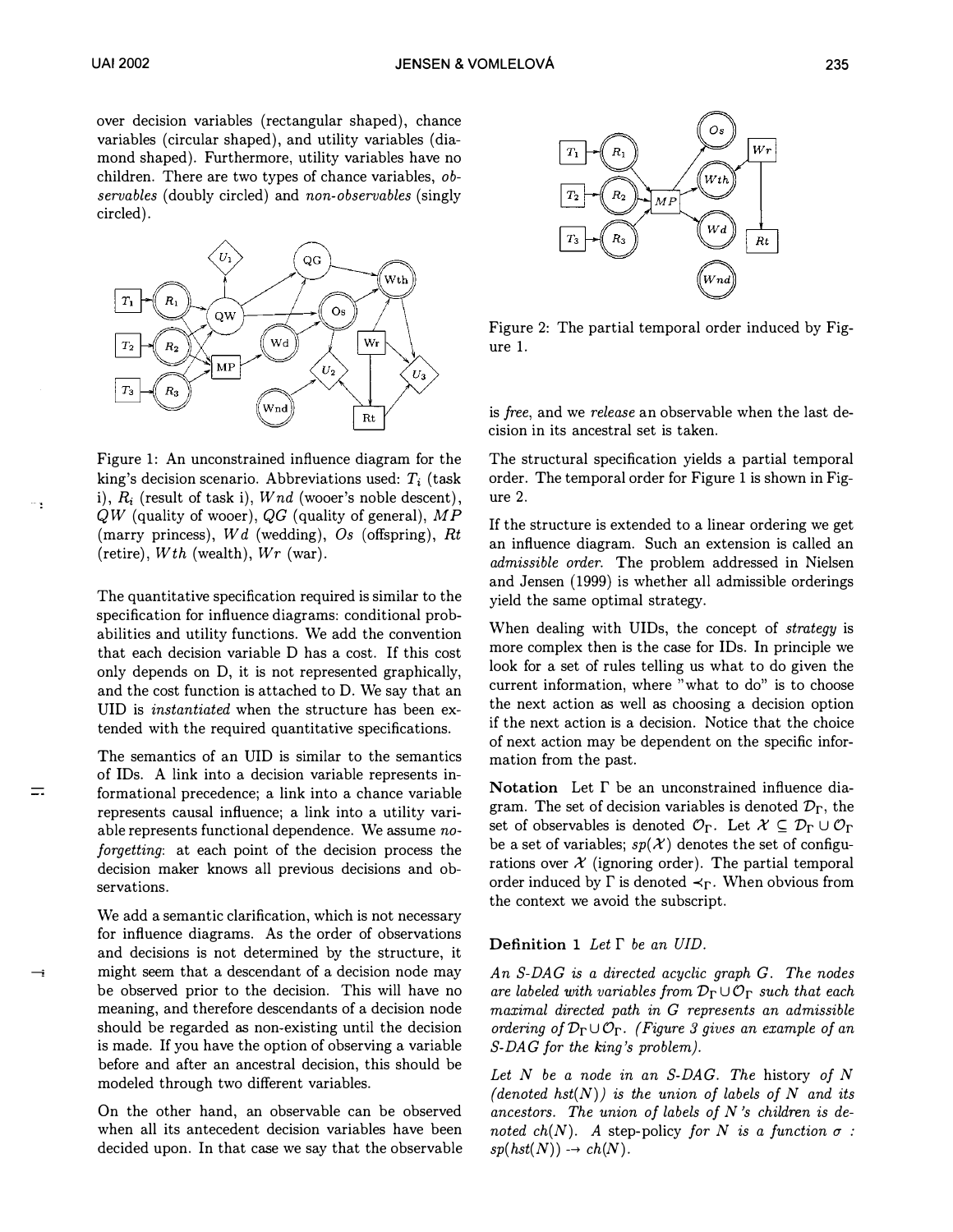

Figure 3: An S-DAG for the king's problem.

A step-strategy for  $\Gamma$  is a couple  $(\Sigma, \mathcal{S})$ , where  $\Sigma$  is an  $S\text{-}DAG$  for  $\Gamma$  and  $S$  is a set of step-policies, one for each node in  $\Sigma$ .

A policy for  $N$  is an extension of a step-policy, such that whenever the step-policy yields a decision variable D, then the policy yields a state of  $D$ . A strategy for  $\Gamma$  is an S-DAG together with a policy for each node.

We now need to define the concept of expected utility  $(EU)$  of a strategy for UID. As a precise definition is a bit complex we shell not give it here. Instead, notice that any strategy  $S$  for an UID can be folded out to a strategy tree: following the policies in  $S$  we construct a tree where all root-leaf paths represent an admissible ordering. The expected utility of a strategy tree is defined as for decision trees, and the expected utility of a strategy is the expected utility of the corresponding strategy tree.

A solution to an UID is a strategy of maximal EU. Such a strategy is called optimal.

# 3 Normal form S-DAGs

We wish to construct an S-DAG which is guaranteed to contain an S-DAG for an optimal strategy. Our concern is to construct it as small as possible. To reduce the S-DAG we use the following two observations

1. The expected utility can never increase by delaying an observation<sup>1</sup>.

So, we need not have any path with a decision variable placed before a free observation.

2. As two maximizations (summations) over finite variables are commutable, a sequence of variables of the same type can be commuted without changing the EU. So, a sequence of consecutive variables of the same type can be characterized as a set rather than a sequence.

Due to 2, we let the labels of the nodes be sets rather than single variables. When it causes no confusion we will not distinguish between a node and its label, and when the label consists of one variable, we avoid talking about it in set terms. Using 1. we restrict ourselves to S-DAGs in *normal form*: each parent of a node labeled with an observable  $V$  contains a decision node D such that  $D \prec V$ . Furthermore, nodes with identical history have the same children.

Figure 4 gives a normal form S-DAG for the king's problem.

As the labels of nodes in a normal form S-DAG are sets of variables of the same type, we classify them as decision nodes and observation nodes. Note that an observation node has only decision nodes as children, and a decision node  $D$  may have as children either a single observation node  $O$  or a set of decision nodes. The *decision children* of  $D$  are in the first case the children of  $O$  and in the latter case the children of  $D$ .

Definition 2 The skeleton of a normal form S-DAG  $G$  is a DAG over  $G$  's decision nodes. There is an edge from  $D$  to  $D'$  if and only if  $D'$  is a decision child of  $D$  in  $G$ .

Figure 5 shows the skeleton of the normal form S-DAG in Figure 4. Note that the normal form S-DAG can easily be reconstructed from its skeleton.

<sup>&</sup>lt;sup>1</sup>Observations are cost free.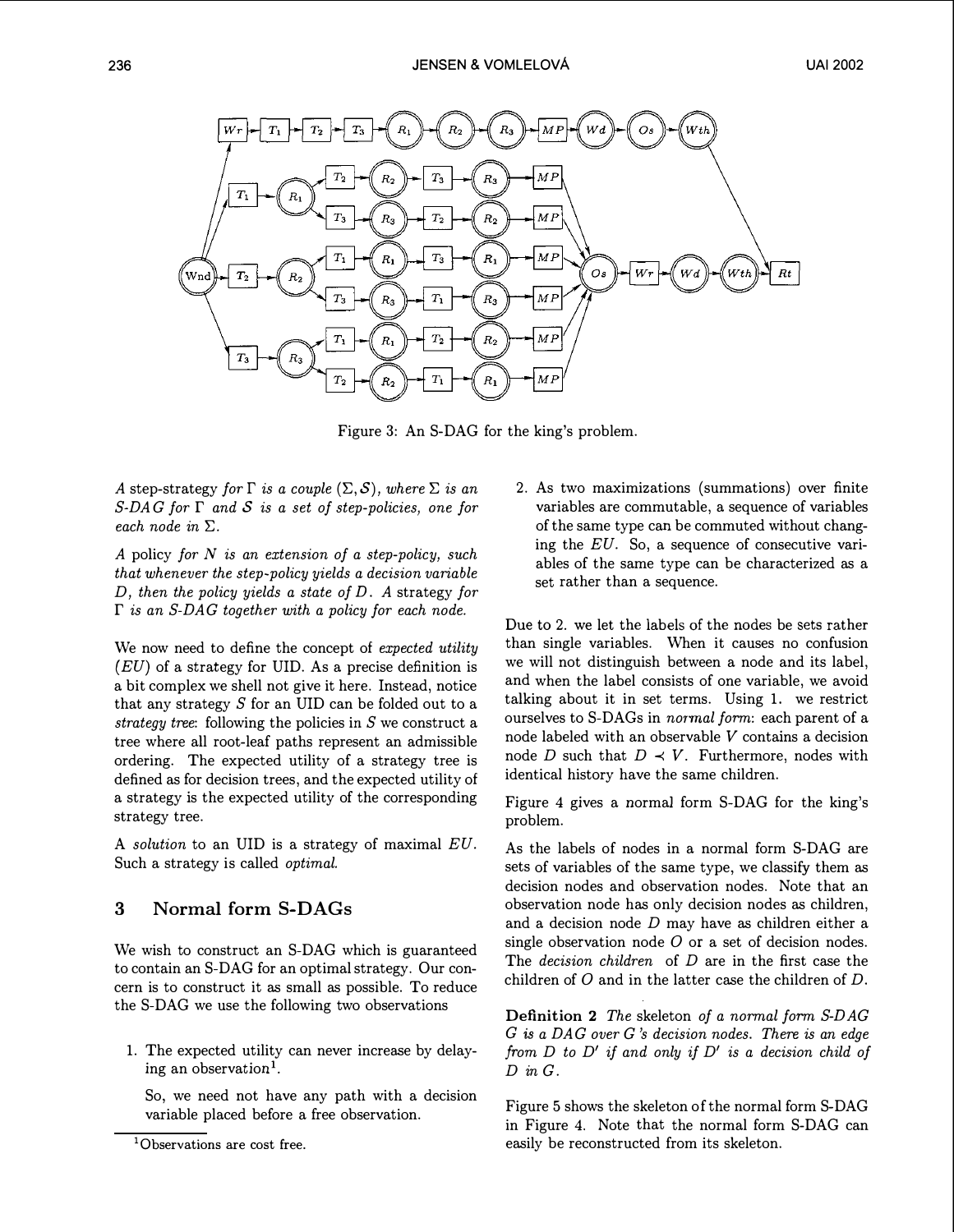

Figure 4: A normal form S-DAG for the king's problem.

We aim at constructing a *GS-DAG*: an S-DAG which is guaranteed to include an S-DAG for an optimal strategy. Due to 1. and 2. we only need to search among normal form S-DAGs.

# 4 Construction of GS-DAGs

We wish to construct a GS-DAG as small as possible. In this section we present an algorithm exploiting some simple rules reducing the size. In Section 6 we shall present other reduction rules.



Figure 5: The skeleton of the S-DAG from Figure 4.

 $\rightarrow$ 

Instead of presenting the general algorithm, we shall show how it works in the king's problem. We construct the skeleton of a GS-DAG, and the construction works in reverse temporal order. That is, we start off considering which decision can be taken last.

From the partial order in Figure 2 we see that only  $Rt$  and  $MP$  can be the last decision. Consider the situation where  $MP$  is last. Then the observations  $\{Os, Wd, Wt\}$  must follow this decision, and Rt comes before  $MP$ . (See Figure 6)

If the child of  $Rt$  is an observation, this observation does not require  $Rt$ , and  $Rt$  can be moved to the right (1. above). The same holds if the child of  $Rt$  is a decision. So eventually,  $Rt$  is the last variable.

In the next step we have to consider  $Wr$  and  $MP$ . For the same reason as above,  $MP$  cannot come after  $Wr$ ( $Wr$  can be commuted with everything except  $Wth$ and  $Rt$ ). We get the partial skeleton in Figure 7.



Figure 6: The sequencing if  $MP$  is the last decision.



Figure 7: A partial skeleton during the construction of a GS-DAG for the king's problem.

Now, we can choose among the  $T<sub>i</sub>$ s, and the skeleton is branched. Figure 8 shows the skeleton after two branchings.

When incorporating the last  $T_i$  in the skeleton we notice that some of nodes will have identical history. Therefore, these nodes can be identified. We end up with the skeleton in Figure 10, and with the GS-DAG in Figure 9).

Notation Let  $G$  be a partially constructed skeleton for the UID  $\Gamma$  and let  $T$  be a top node of  $G$ .

The future of  $T$  is the set of the decision nodes together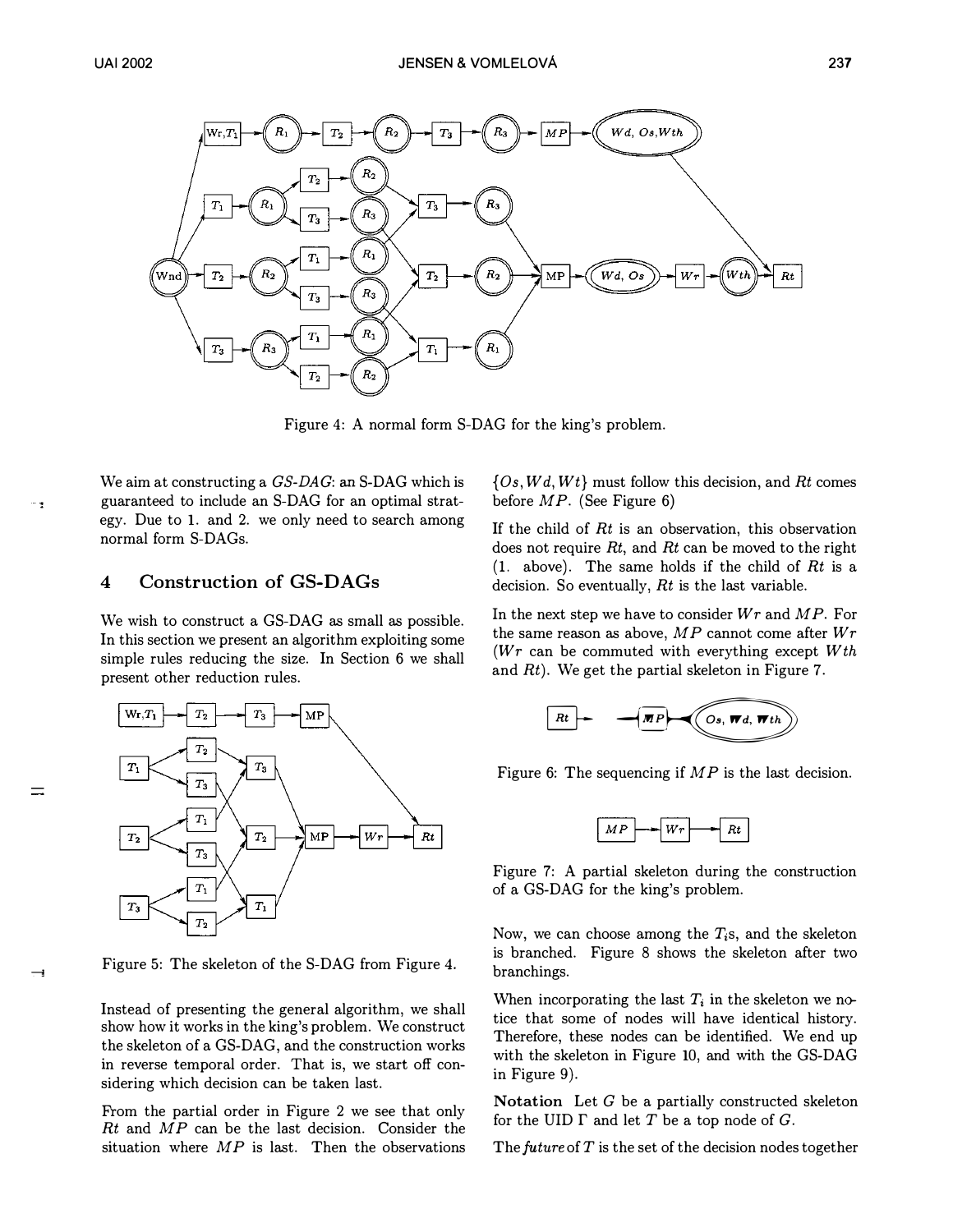

Figure 9: The GS-DAG constructed.



Figure 8: The partial skeleton after two  $T_i$ -branchings.



Figure 10: The final skeleton.

with the released observables on the maximal directed paths of  $G$  starting in  $T$  (and including  $T$ ).

The decision variable D in  $\Gamma \setminus future(T)$  is co-free for  $T$ , if all its descendant decision nodes in  $\Gamma$  are members of the future of  $T$ .

**Proposition 4.1** Let  $D_1$  and  $D_2$  be co-free for the top node T. Let  $\Omega(D_i)$  denote the set of observations O for which  $D_i \prec O$ , and which are not members of the future of T. If  $\Omega(D_1) \subset \Omega(D_2)$ , then  $D_2$  shall not be selected as a parent of T. If  $\Omega(D_1) = \Omega(D_2)$  we construct a common parent labeled with  $D_1$  and  $D_2$ .

**Proof outline.** Assume that  $D_2$  is selected. Then, in the eventual GS-DAG  $D_1$  is an antecedent of  $D_2$ . As no observation on any path from  $D_1$  to  $D_2$  has  $D_1$  as an ancestor in the UID,  $D_1$  can be commuted with all variables on that path (including  $D_2$ ).

Algorithm 1 gives the pseudo code for the construction algorithm. In the pseudo code, every node  $N$  in the GS-DAG under construction is uniquely defined by a pair of sets  $[label(N), future(N) \setminus label(N)]$ . If a node with the same label and future is already generated, it is re-used instead of generated again.

### Algorithm 1 (Generating GS-skeleton)

 $G \leftarrow \text{empty graph}; \text{process} \leftarrow \text{empty list};$  $free \leftarrow all decisions without observable descendants$  $(possibly 0);$  $G \leftarrow$  add node [free,  $\emptyset$ ] process  $\leftarrow$  add node [free,  $\emptyset$ ] while process not empty  $pNode \leftarrow take first node from process$ if exists a decision not in  $future(pNode)$  $parents \leftarrow find\_parents(pNode)$ for every parent  $\in$  parents if node parent does not exist in  $G$ create it and add it in process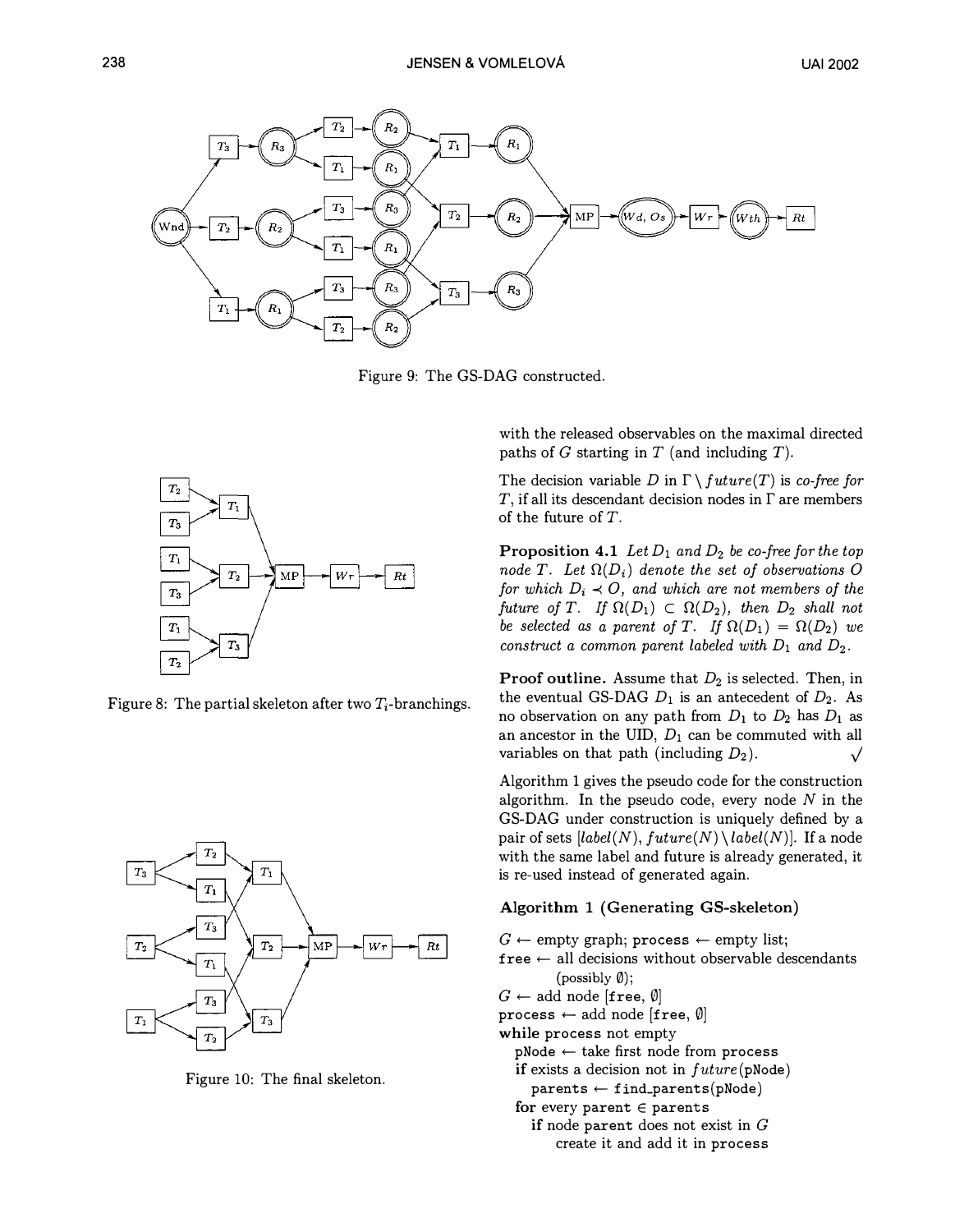add link from parent to pNode endfor end while

function find\_parents(pNode) for every  $D \notin future(pNode)$  $de(D) \leftarrow desc(D) \setminus future(pNode)$ endfor remove all sets  $de(D)$  such that there is a  $D_1$ :  $de(D_1) \subset de(D)$ create sets  $eq(D)$  that contains all decisions  $D_1$ :  $de(D_1) = de(D)$ return the list of nodes  $[eq(D), future(pNode)]$ 

From the reasoning above we conclude this section with

Proposition 4.2 Algorithm 1 yields a skeleton of the GS-DAG.

# 5 Solving a GS-DAG

 $=$ 

A GS-DAG is solved in almost the same manner as for influence diagrams (Shachter 1986; Shenoy 1992; Jensen et al. 1994).

We eliminate variables in reverse order. When a branching point is met, the elimination is branched out, and when several paths meet, the probability potentials are the same, and the utility potentials are unified through maximization. To illustrate the method we use the UID in Figure 11 with GS-DAG in Figure 12.



Figure 11: An UID.



Figure 12: A GS-DAG for the UID in Figure 11.

Due to personal biases we illustrate the method using the lazy propagation method (Madsen and Jensen 1999). We start off with the two sets

$$
\Phi = \{P(A|D_1), P(B|A), P(C|D_2),
$$
  
\n
$$
P(E|D_3), P(F|C, E)\},
$$
  
\n
$$
\Psi = \{U_1(D_1), U_2(A, D_2), U_3(D_3), U_4(F, D_4)\}.
$$

First the non-observables are eliminated. A chance variable X is eliminated in  $\Phi$  by multiplying all potentials with X in the domain to get  $\phi'_X$  and (sum)marginalizing X out of  $\phi'_X$  to get  $\phi_X$ . To eliminate X out of  $\Psi$  we take the sum of all utility potentials with X in the domain, multiply this with  $\phi'_X$  and marginalize X out. The result is divided by  $\phi_X$ .

When  $A$  and  $F$  are eliminated we get the sets

$$
\begin{array}{rcl}\n\Phi' & = & \{P(B|D_1), P(C|D_2), P(E|D_3)\}, \\
\Psi' & = & \{U_1(D_1), U_2'(B, D_1, D_2), \\
& U_3(D_3), U_4'(C, E, D_4)\},\n\end{array}
$$

where

$$
P(B|D_1) = \sum_A P(A|D_1) P(B|A);
$$
  
\n
$$
U'_2(B, D_1, D_2) =
$$
  
\n
$$
\frac{1}{P(B|D_1)} \sum_A P(A|D_1) P(B|A) U_2(A, D_2);
$$
  
\n
$$
U'_4(C, E, D_4) = \sum_F P(F|C, E) U_4(F, D_4).
$$

Note that  $\Sigma_F P(F|C, E)$  is the neutral potential.

We eliminate a decision variable  $D$  by taking the sum of the utility potentials with  $D$  in the domain and max-marginalizing  $D$  out. At the same time, a choice function is determined. When a decision variable is to be eliminated it cannot be in the domain of any probability potential. When  $D_4$  has been eliminated we have

$$
\Psi^4 = \{U_1(D_1), U'_2(B, D_1, D_2), U_3(D_3), U''_4(C, E) \},\
$$

where  $U''_4(C,E)=max_{D_4}U'_4(C,E,D_4),$ and  $\delta_{D_4}(C,E) = argmax_{D_4}U'_4(C,E,D_4).$ 

Next we branch, and produce one set of potentials after elimination of  $C$  and another set after eliminating  $E$ .

$$
\begin{array}{rcl}\n\Phi^C & = & \{P(B|D_1), P(E|D_3)\} \\
\Psi^C & = & \{U_1(D_1), U_2'(B, D_1, D_2), \\
& U_3(D_3), U_4^C(E, D_2)\},\n\end{array}
$$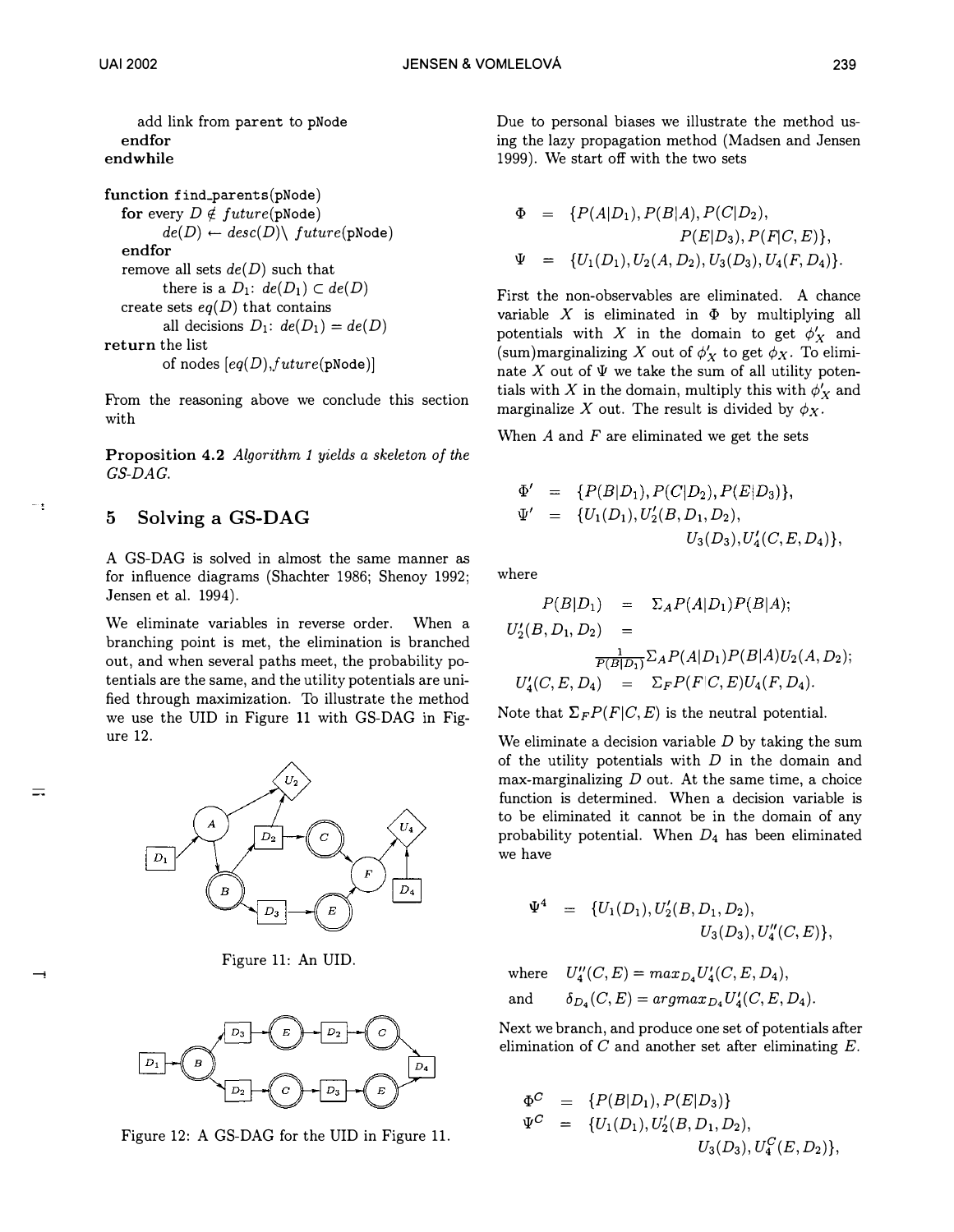$$
\begin{array}{rcl}\n\Phi^E &=& \{P(B|D_1), P(C|D_2)\} \\
\Psi^E &=& \{U_1(D_1), U_2'(B, D_1, D_2), \\
& & U_3(D_3), U_4^E(C, D_3)\},\n\end{array}
$$

where  $U_4^E(C, D_3) = \sum_E P(E|D_3)U_4^{\prime\prime}(C, E)$ .

When eventually  $D_3$  has been eliminated in the  $C$ branch, and  $D_2$  is eliminated in the E-branch, we have the two potential sets.

$$
\begin{array}{rcl}\n\Phi^{Ce} & = & \{P(B|D_1)\}, \\
\Psi^{Ce} & = & \{U_1(D_1), U^C(B, D_1)\}; \\
\Phi^{Ee} & = & \{P(B|D_1)\}, \\
\Psi^{Ee} & = & \{U_1(D_1), U^E(B, D_1)\}.\n\end{array}
$$

It is no coincidence that the two probability potential sets are identical. They are both the result of summarginalizing the same set of variables from the same set of potentials. As sum-marginalizations can be commuted, the two branches must give the same result. Before marginalizing B we unify the utility potentials sets by taking the max:

$$
\Psi^{Ee} = \{U_1(D_1), \max(U^C(B, D_1), U^E(B, D_1))\}
$$

The step function

$$
\sigma(b, d_1) = \begin{cases} D_3 \text{ if } U^C(b, d_1) \ge U^E(b, d_1); \\ D_2 \text{ otherwise.} \end{cases}
$$

The book keeping of potentials is rather easy to handle. After an elimination, create a set of new potentials (or scripts for computing them); and for the other potentials, just keep a pointer.

Our implementation was able to solve the king's problem in 30 seconds. Solving the worst-case<sup>2</sup> problem with nine decisions took 8 minutes. For the worst-case problem with ten decisions the GS-DAG was created, but the evaluation of it ran out of memory.

## 6 Exploiting irrelevance

As stated already above, the algorithm presented in Section 4 provides a sufficiently "fat" S-DAG. However, as the solution of a GS-DAG requires heavy table operations, we wish to work with a GS-DAG as slim as possible. As the table operations are resource demanding, we can afford to spend rather much time on graph algorithms for trimming the GS-DAG.

Definition 3 Let D be a decision variable in an influence diagram, and let  $past(D)$  be the decisions and observations performed. A variable  $A \in past(D)$  is structurally relevant for  $D$  if there is an instantiation such that the optimal policy for  $D$  is a proper function of A. A is irrelevant if it is not structurally relevant.

Various methods for determining structural relevance in influence diagrams have been developed (Shachter 1998; Nielsen and Jensen 1999; Lauritzen and Nilsson 2001). It holds for IDs as well as for UIDs that the sequencing of the past does not matter. However, the sequencing of the future does matter. We shall return to this in section 7.

Let  $T$  be a top node in a partially constructed skeleton. Let  $D_1$  and  $D_2$  be candidates for being parents of T, and let  $O_i$  be the observations released by  $D_i$ . If, for example, information on  $\{D_1, O_1\}$  is not relevant for  $D_2$ , then we need not include  $D_2$  as a parent of T, and the decision  $D_2$  can be pushed forward (see Figure 13).



Figure 13: If  $\{D_1, O_1\}$  is irrelevant for  $D_2$ , then the upper branch cannot yield a higher  $EU$  than the lower one can.

This means that we can extend the algorithm such that at each point of adding parents to a top node we analyze for irrelevance. For any candidate  $D$ , if another candidate  $D'$  together with its released observations are irrelevant for  $D$ , then  $D$  is not included as a parent. If all candidates are mutually irrelevant we take any of them.

## 7 Relevance analysis for UIDs

Relevance analysis in UIDs can be performed in much the same way as in Nielsen and Jensen (1999) for PIDs.

Definition 4 (Lauritzen and Nilsson (2001))

<sup>2</sup>The worst case, with no structural constraints in the UID, forces maximal branching of the GS-DAG, i.e.  $\approx 2^{|D|}$ nodes. In the worst case, we need to store a full utility table of size  $\approx 2^{|D|}$  in each node, which for our system caused memory overflow for ten decisions.